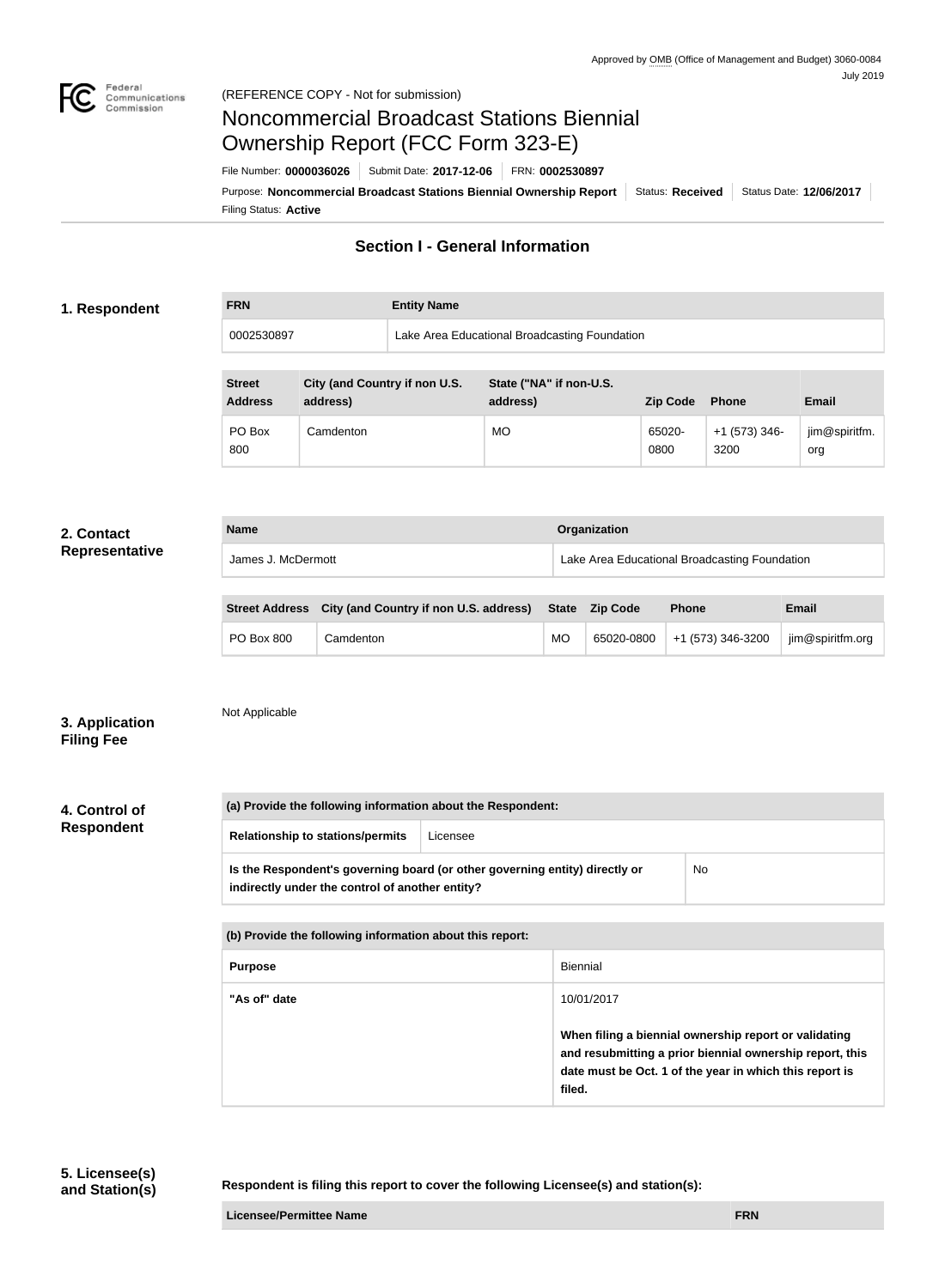Lake Area Educational Broadcasting Foundation **Development Construction** 0002530897

| Fac. ID No. | <b>Call Sign</b> | <b>City</b>        | <b>State</b> | <b>Service</b> |
|-------------|------------------|--------------------|--------------|----------------|
| 36247       | <b>K208BO</b>    | WARSAW             | <b>MO</b>    | <b>FX</b>      |
| 36254       | <b>K274CD</b>    | <b>ROLLA</b>       | <b>MO</b>    | <b>FX</b>      |
| 36256       | <b>K207AY</b>    | ST. ROBERT         | <b>MO</b>    | <b>FX</b>      |
| 36257       | K211FV           | <b>SEDALIA</b>     | <b>MO</b>    | <b>FX</b>      |
| 36258       | KCVO-FM          | <b>CAMDENTON</b>   | <b>MO</b>    | <b>FM</b>      |
| 69666       | <b>KCVJ</b>      | <b>OSCEOLA</b>     | <b>MO</b>    | <b>FM</b>      |
| 78923       | <b>KVSR</b>      | <b>KIRKSVILLE</b>  | <b>MO</b>    | <b>FM</b>      |
| 78932       | <b>KCVQ</b>      | <b>KNOB NOSTER</b> | <b>MO</b>    | <b>FM</b>      |
| 83870       | <b>KCVK</b>      | <b>OTTERVILLE</b>  | <b>MO</b>    | <b>FM</b>      |
| 86960       | <b>KCVZ</b>      | <b>DIXON</b>       | <b>MO</b>    | <b>FM</b>      |
| 87796       | <b>KCKV</b>      | <b>KIRKSVILLE</b>  | <b>MO</b>    | <b>FM</b>      |
| 90453       | <b>KCVY</b>      | CABOOL             | <b>MO</b>    | <b>FM</b>      |
| 91489       | <b>KCKF</b>      | <b>CUBA</b>        | <b>MO</b>    | <b>FM</b>      |
| 92246       | <b>KCVX</b>      | <b>SALEM</b>       | <b>MO</b>    | <b>FM</b>      |
| 140750      | <b>K254BU</b>    | <b>MARSHALL</b>    | <b>MO</b>    | <b>FX</b>      |
| 152452      | <b>K281AT</b>    | <b>LEBANON</b>     | <b>MO</b>    | <b>FX</b>      |
| 154612      | <b>K293AX</b>    | JEFFERSON CITY     | <b>MO</b>    | <b>FX</b>      |
| 173707      | <b>KCKE</b>      | <b>CHILLICOTHE</b> | <b>MO</b>    | <b>FM</b>      |
| 175649      | <b>KCKJ</b>      | <b>SARCOXIE</b>    | <b>MO</b>    | <b>FM</b>      |
| 184972      | <b>KCKP</b>      | LAURIE             | <b>MO</b>    | <b>FM</b>      |
| 184974      | <b>KCKZ</b>      | <b>HUNTSVILLE</b>  | MO           | <b>FM</b>      |

#### **Section II – Biennial Ownership Information**

**1. 47 C.F.R. Section 73.3613 Documents**

Licensee Respondents that hold authorizations for one or more full power television, AM, and/or FM stations should list all contracts and other instruments set forth in 47 C.F.R. Section 73.3613(a) through (c) for the facility or facilities listed on this report. If the agreement is a network affiliation agreement, check the appropriate box. Otherwise, select "Other." Non-Licensee Respondents should select "Not Applicable" in response to this question.

Not Applicable.

**2. Ownership Interests**

**(a)** Ownership Interests. This Question requires Respondents to enter detailed information about ownership interests by generating a series of subforms. Answer each question on each subform. The first subform listing should be for the Respondent itself. If the Respondent is not a natural person, also list each of the officers, members of the governing board (or other governing entity), stockholders, and any other persons or entities with a direct attributable interest in the Respondent pursuant to the standards set forth in 47 C.F.R. Section 73.3555. (A "direct" interest is one that is not held through any intervening companies or entities.) List each interest holder with a direct attributable interest in the Respondent separately.

Leave the percentage of total assets (Equity Debt Plus) field blank for an interest holder unless that interest holder has an attributable interest in the Respondent solely on the basis of the Commission's Equity Debt Plus attribution standard, 47 C.F.R. Section 73.3555, Note 2(i).

In the case of vertical or indirect ownership structures, list only those interests in the Respondent that also represent an attributable interest in the Licensee(s) for which the report is being submitted.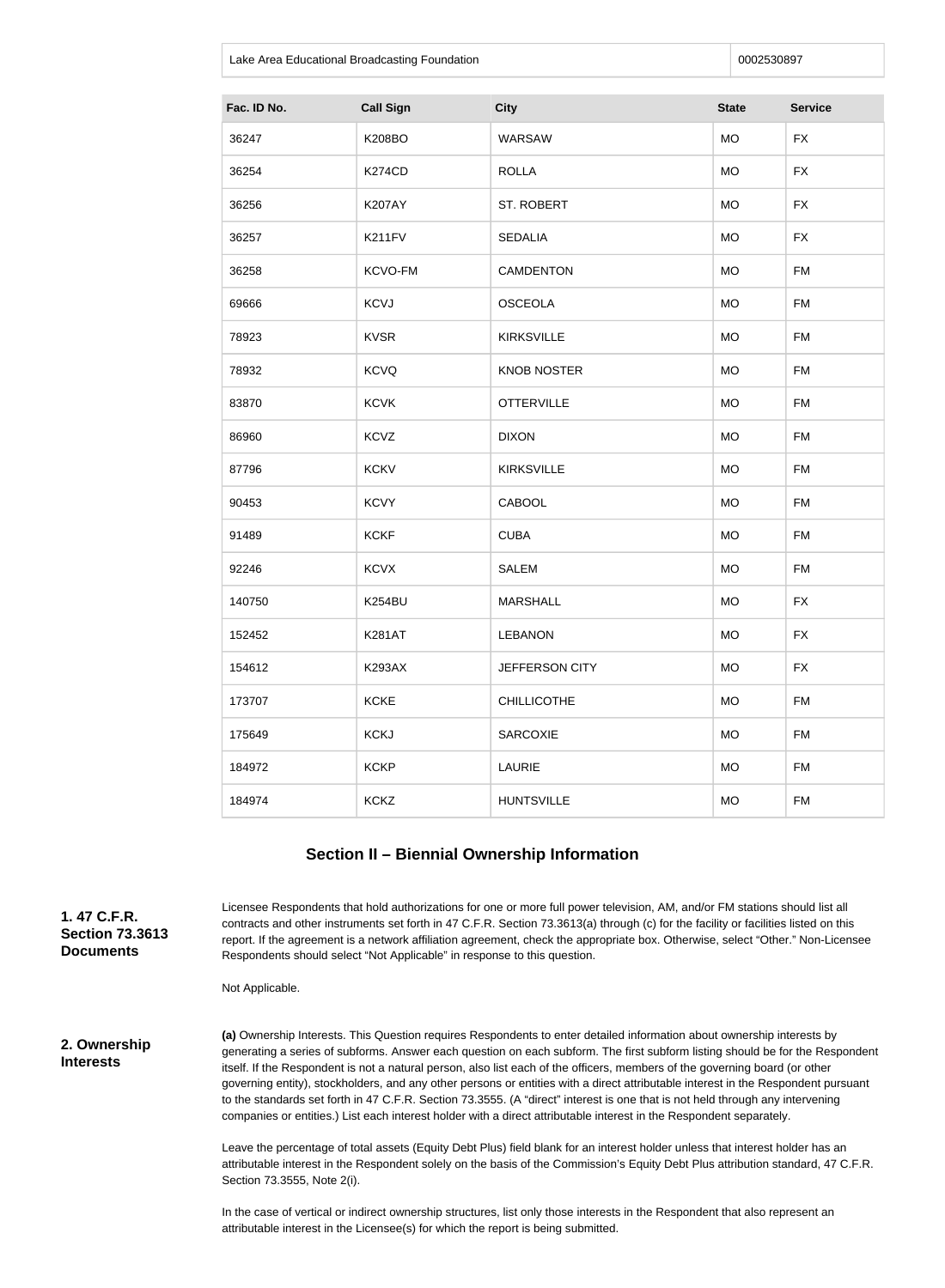Entities that are part of an organizational structure that includes holding companies or other forms of indirect ownership must file separate ownership reports. In such a structure do not report, or file a separate report for, any interest holder that does not have an attributable interest in the Licensee(s) for which the report is being submitted.

Please see the Instructions for further detail concerning interests that must be reported in response to this question.

The Respondent must provide an FCC Registration Number for each interest holder reported in response to this question. Please see the Instructions for detailed information and guidance concerning this requirement.

| Ownership information                                 |                                                                                      |                                                         |    |  |
|-------------------------------------------------------|--------------------------------------------------------------------------------------|---------------------------------------------------------|----|--|
| <b>FRN</b>                                            | 0002530897                                                                           |                                                         |    |  |
| <b>Entity Name</b>                                    |                                                                                      | Lake Area Educational Broadcasting Foundation           |    |  |
| <b>Address</b>                                        | PO Box                                                                               | 800                                                     |    |  |
|                                                       | <b>Street 1</b>                                                                      |                                                         |    |  |
|                                                       | <b>Street 2</b>                                                                      |                                                         |    |  |
|                                                       | <b>City</b>                                                                          | Camdenton                                               |    |  |
|                                                       | State ("NA" if non-U.S.<br>address)                                                  | <b>MO</b>                                               |    |  |
|                                                       | <b>Zip/Postal Code</b>                                                               | 65020-0800                                              |    |  |
|                                                       | Country (if non-U.S.<br>address)                                                     | <b>United States</b>                                    |    |  |
| <b>Listing Type</b>                                   | Respondent                                                                           |                                                         |    |  |
| <b>Positional Interests</b><br>(check all that apply) | Respondent                                                                           |                                                         |    |  |
| <b>Tribal Nation or Tribal</b><br><b>Entity</b>       |                                                                                      | Interest holder is not a Tribal nation or Tribal entity |    |  |
| <b>Interest Percentages</b>                           | <b>Voting</b>                                                                        | 0.0%                                                    |    |  |
| (enter percentage values<br>from 0.0 to 100.0)        | <b>Equity</b>                                                                        | 0.0%                                                    |    |  |
|                                                       | <b>Total assets (Equity Debt</b><br>Plus)                                            | 0.0%                                                    |    |  |
| that do not appear on this report?                    | Does interest holder have an attributable interest in one or more broadcast stations |                                                         | No |  |

**Ownership Information**

#### **Ownership Information**

| <b>FRN</b>     | 9990117523                          |                      |
|----------------|-------------------------------------|----------------------|
| <b>Name</b>    | James J. McDermott                  |                      |
| <b>Address</b> | PO Box                              |                      |
|                | <b>Street 1</b>                     | 747 Possom Hollow Dr |
|                | <b>Street 2</b>                     |                      |
|                | <b>City</b>                         | Camdenton            |
|                | State ("NA" if non-U.S.<br>address) | <b>MO</b>            |
|                | <b>Zip/Postal Code</b>              | 65020                |
|                | Country (if non-U.S.<br>address)    | <b>United States</b> |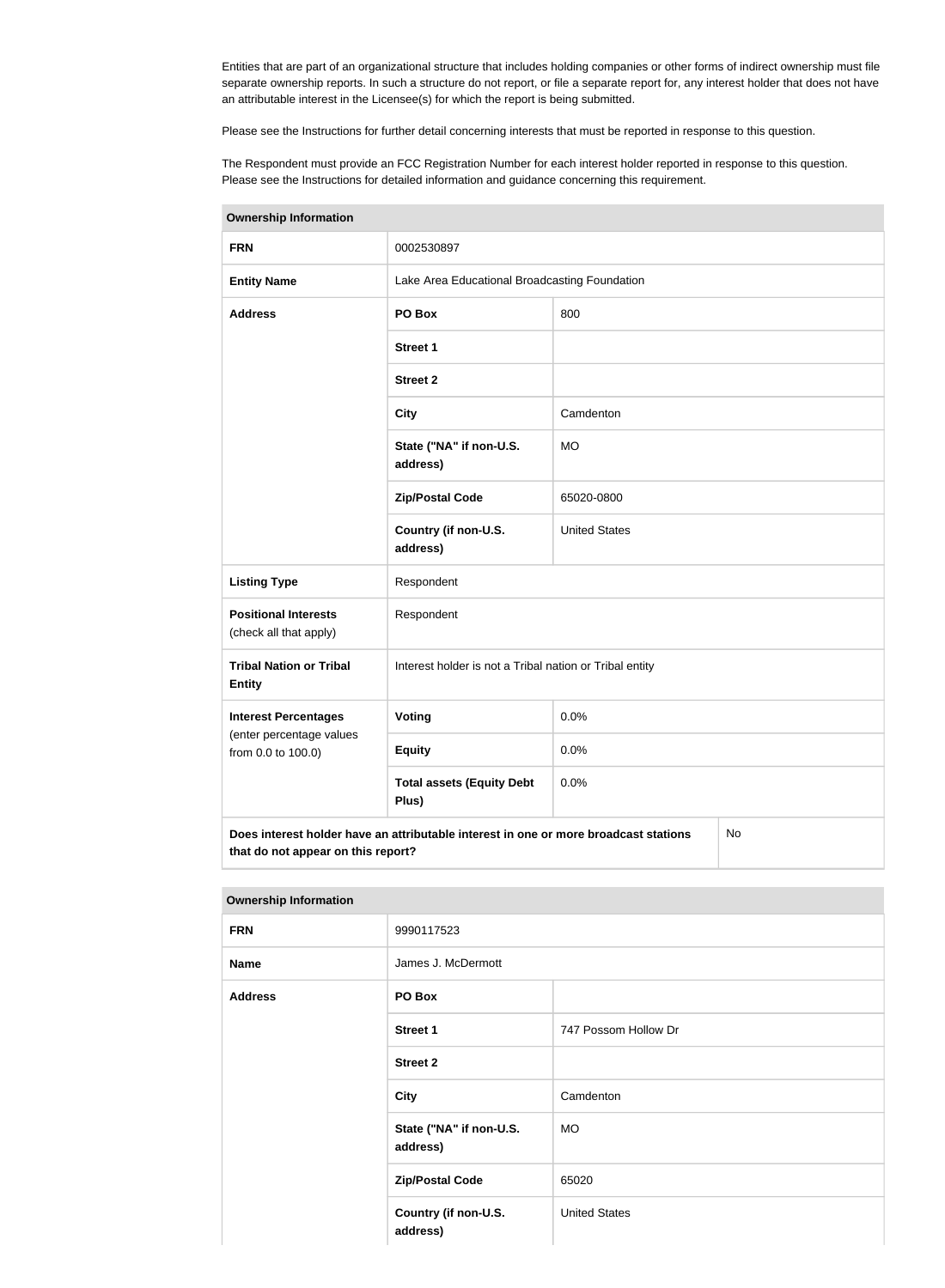| <b>Listing Type</b>                                                                                                              | Other Interest Holder                                          |                        |  |
|----------------------------------------------------------------------------------------------------------------------------------|----------------------------------------------------------------|------------------------|--|
| <b>Positional Interests</b><br>(check all that apply)                                                                            | Officer, Member of Governing Board (or other governing entity) |                        |  |
| <b>Principal Profession or</b><br><b>Occupation</b>                                                                              | <b>CEO</b>                                                     |                        |  |
| By Whom Appointed or<br><b>Elected</b>                                                                                           | <b>Board of Trustees</b>                                       |                        |  |
| Citizenship, Gender,                                                                                                             | <b>Citizenship</b>                                             | <b>US</b>              |  |
| <b>Ethnicity, and Race</b><br><b>Information (Natural</b>                                                                        | Gender                                                         | Male                   |  |
| Persons Only)                                                                                                                    | <b>Ethnicity</b>                                               | Not Hispanic or Latino |  |
|                                                                                                                                  | Race                                                           | White                  |  |
| <b>Interest Percentages</b>                                                                                                      | Voting                                                         | 25.5%                  |  |
| (enter percentage values<br>from 0.0 to 100.0)                                                                                   | <b>Equity</b>                                                  | 0.0%                   |  |
|                                                                                                                                  | <b>Total assets (Equity Debt</b><br>Plus)                      | 0.0%                   |  |
| Does interest holder have an attributable interest in one or more broadcast stations<br>No<br>that do not appear on this report? |                                                                |                        |  |

### **Ownership Information**

| <b>FRN</b>                                                | 9990117524                                                     |                        |  |
|-----------------------------------------------------------|----------------------------------------------------------------|------------------------|--|
| <b>Name</b>                                               | Larry E. Ollison                                               |                        |  |
| <b>Address</b>                                            | PO Box                                                         | 880                    |  |
|                                                           | <b>Street 1</b>                                                |                        |  |
|                                                           | <b>Street 2</b>                                                |                        |  |
|                                                           | <b>City</b>                                                    | Osage Beach            |  |
|                                                           | State ("NA" if non-U.S.<br>address)                            | <b>MO</b>              |  |
|                                                           | <b>Zip/Postal Code</b>                                         | 65065                  |  |
|                                                           | Country (if non-U.S.<br>address)                               | <b>United States</b>   |  |
| <b>Listing Type</b>                                       | Other Interest Holder                                          |                        |  |
| <b>Positional Interests</b><br>(check all that apply)     | Officer, Member of Governing Board (or other governing entity) |                        |  |
| <b>Principal Profession or</b><br><b>Occupation</b>       | Minister                                                       |                        |  |
| By Whom Appointed or<br><b>Elected</b>                    | <b>Board of Trustees</b>                                       |                        |  |
| Citizenship, Gender,                                      | Citizenship                                                    | US                     |  |
| <b>Ethnicity, and Race</b><br><b>Information (Natural</b> | Gender                                                         | Male                   |  |
| <b>Persons Only)</b>                                      | <b>Ethnicity</b>                                               | Not Hispanic or Latino |  |
|                                                           | Race                                                           | White                  |  |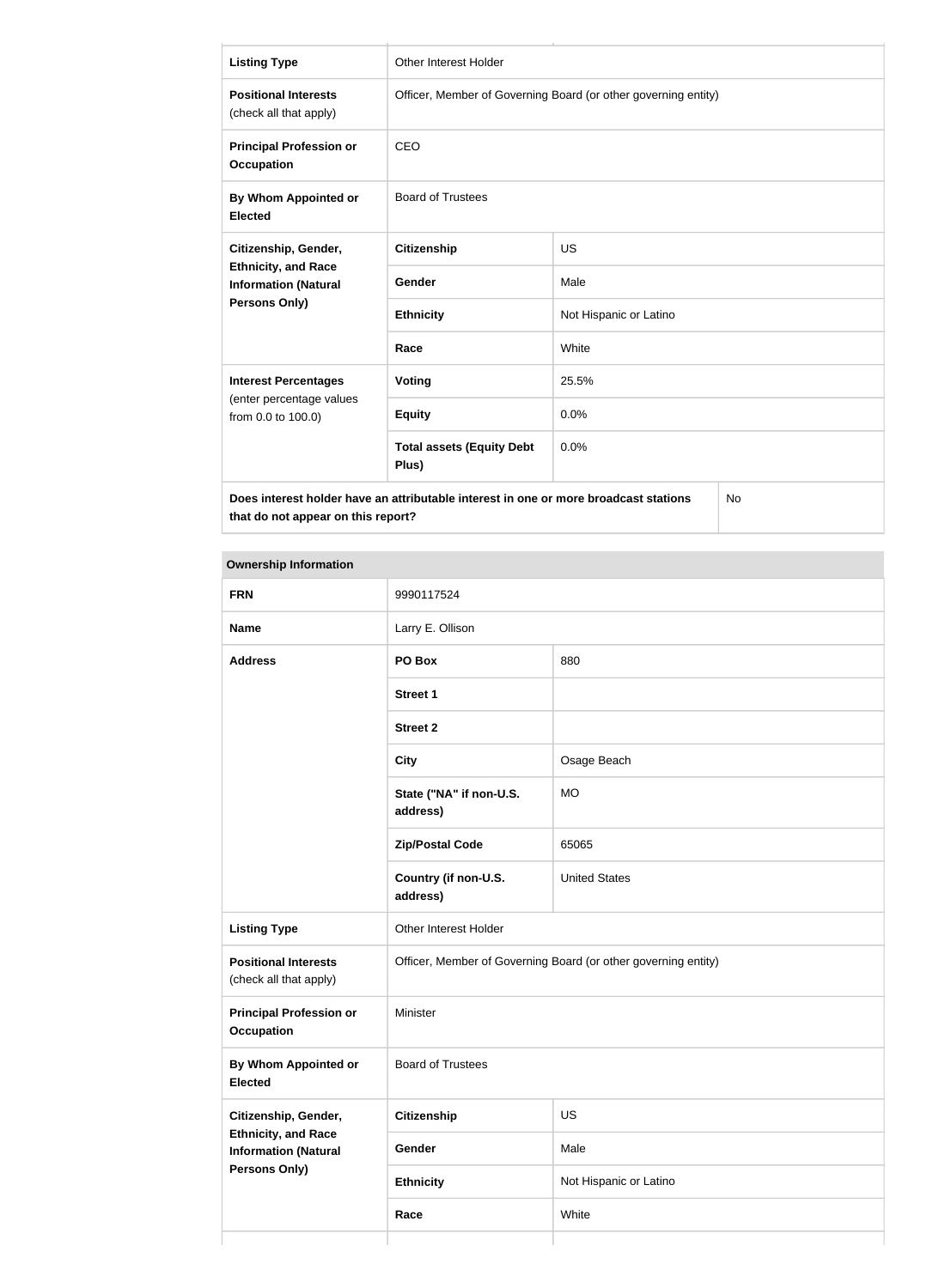| <b>Interest Percentages</b><br>(enter percentage values<br>from 0.0 to 100.0) | Voting                                                                               | 24.5%   |    |
|-------------------------------------------------------------------------------|--------------------------------------------------------------------------------------|---------|----|
|                                                                               | <b>Equity</b>                                                                        | $0.0\%$ |    |
|                                                                               | <b>Total assets (Equity Debt</b><br>Plus)                                            | $0.0\%$ |    |
|                                                                               | Does interest holder have an attributable interest in one or more broadcast stations |         | No |

**that do not appear on this report?**

| <b>Ownership Information</b>                              |                                                                                      |                        |    |
|-----------------------------------------------------------|--------------------------------------------------------------------------------------|------------------------|----|
| <b>FRN</b>                                                | 9990117525                                                                           |                        |    |
| <b>Name</b>                                               | Alice J. McDermott                                                                   |                        |    |
| <b>Address</b>                                            | PO Box                                                                               |                        |    |
|                                                           | <b>Street 1</b>                                                                      | 747 Possom Hollow Dr   |    |
|                                                           | <b>Street 2</b>                                                                      |                        |    |
|                                                           | <b>City</b>                                                                          | Camdenton              |    |
|                                                           | State ("NA" if non-U.S.<br>address)                                                  | <b>MO</b>              |    |
|                                                           | <b>Zip/Postal Code</b>                                                               | 65020                  |    |
|                                                           | Country (if non-U.S.<br>address)                                                     | <b>United States</b>   |    |
| <b>Listing Type</b>                                       | Other Interest Holder                                                                |                        |    |
| <b>Positional Interests</b><br>(check all that apply)     | Officer, Member of Governing Board (or other governing entity)                       |                        |    |
| <b>Principal Profession or</b><br><b>Occupation</b>       | <b>Financial Officer</b>                                                             |                        |    |
| By Whom Appointed or<br><b>Elected</b>                    | <b>Board of Trustees</b>                                                             |                        |    |
| Citizenship, Gender,                                      | <b>Citizenship</b>                                                                   | <b>US</b>              |    |
| <b>Ethnicity, and Race</b><br><b>Information (Natural</b> | Gender                                                                               | Female                 |    |
| Persons Only)                                             | <b>Ethnicity</b>                                                                     | Not Hispanic or Latino |    |
|                                                           | Race                                                                                 | White                  |    |
| <b>Interest Percentages</b>                               | Voting                                                                               | 25.5%                  |    |
| (enter percentage values<br>from 0.0 to 100.0)            | <b>Equity</b>                                                                        | 0.0%                   |    |
|                                                           | <b>Total assets (Equity Debt</b><br>Plus)                                            | 0.0%                   |    |
|                                                           | Does interest holder have an attributable interest in one or more broadcast stations |                        | No |

**that do not appear on this report?**

**Ownership Information FRN** 9990117526 **Name** Donald Neuharth **Address PO Box Street 1** 127 Lake Road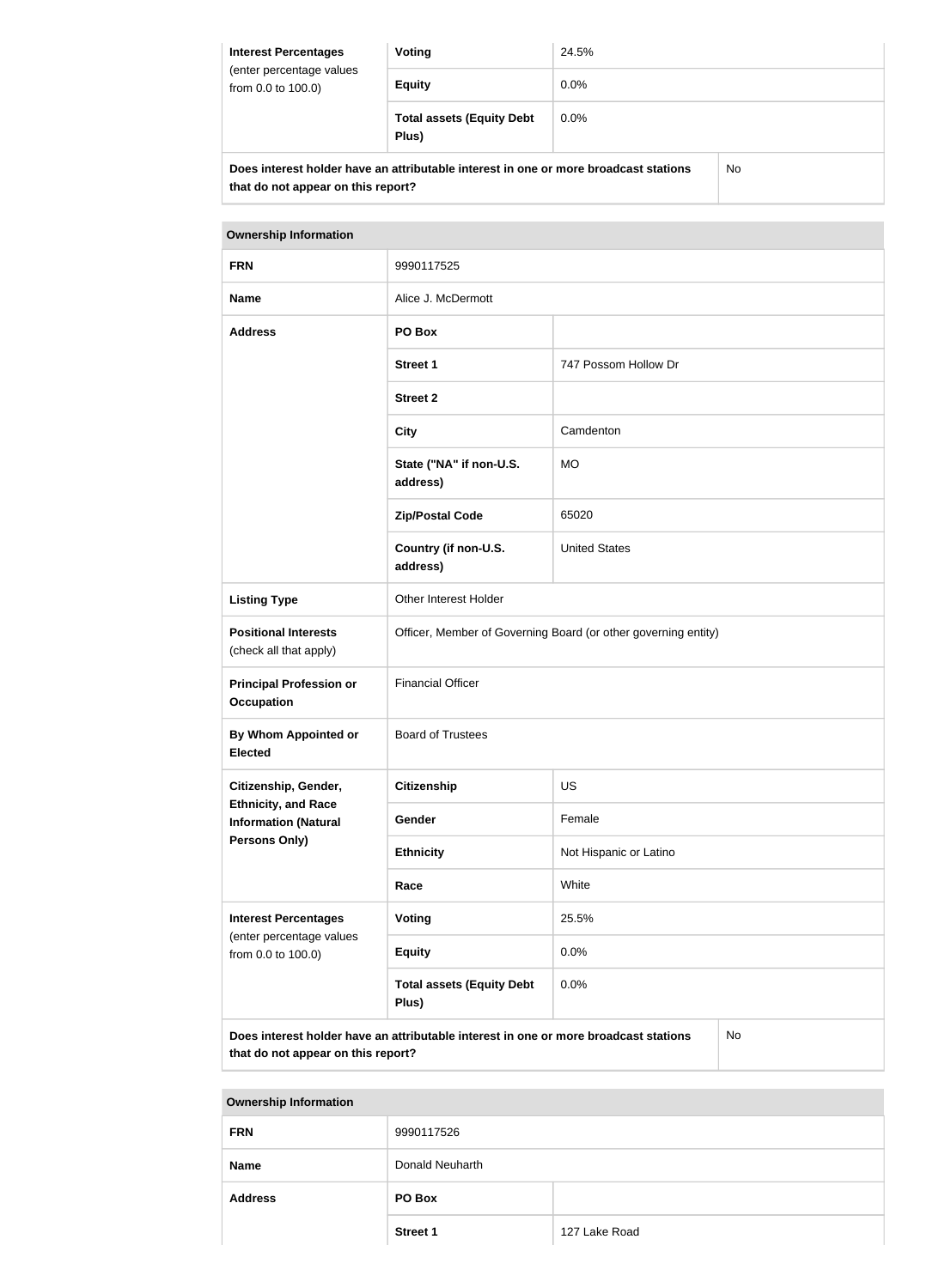|                                                                                                                                                                                                                                        | <b>Street 2</b>                                                                                 |                        |     |  |
|----------------------------------------------------------------------------------------------------------------------------------------------------------------------------------------------------------------------------------------|-------------------------------------------------------------------------------------------------|------------------------|-----|--|
|                                                                                                                                                                                                                                        | <b>City</b>                                                                                     | Camdenton              |     |  |
|                                                                                                                                                                                                                                        | State ("NA" if non-U.S.<br>address)                                                             | <b>MO</b>              |     |  |
|                                                                                                                                                                                                                                        | <b>Zip/Postal Code</b>                                                                          | 65020                  |     |  |
|                                                                                                                                                                                                                                        | Country (if non-U.S.<br>address)                                                                | <b>United States</b>   |     |  |
| <b>Listing Type</b>                                                                                                                                                                                                                    | Other Interest Holder                                                                           |                        |     |  |
| <b>Positional Interests</b><br>(check all that apply)                                                                                                                                                                                  | Member of Governing Board (or other governing entity)                                           |                        |     |  |
| <b>Principal Profession or</b><br><b>Occupation</b>                                                                                                                                                                                    | Motel Owner                                                                                     |                        |     |  |
| By Whom Appointed or<br><b>Elected</b>                                                                                                                                                                                                 | <b>Board of Trustees</b>                                                                        |                        |     |  |
| Citizenship, Gender,                                                                                                                                                                                                                   | <b>Citizenship</b>                                                                              | <b>US</b>              |     |  |
| <b>Ethnicity, and Race</b><br><b>Information (Natural</b><br><b>Persons Only)</b>                                                                                                                                                      | Gender                                                                                          | Male                   |     |  |
|                                                                                                                                                                                                                                        | <b>Ethnicity</b>                                                                                | Not Hispanic or Latino |     |  |
|                                                                                                                                                                                                                                        | Race                                                                                            | White                  |     |  |
| <b>Interest Percentages</b><br>(enter percentage values<br>from 0.0 to 100.0)                                                                                                                                                          | <b>Voting</b>                                                                                   | 24.5%                  |     |  |
|                                                                                                                                                                                                                                        | <b>Equity</b>                                                                                   | 0.0%                   |     |  |
|                                                                                                                                                                                                                                        | <b>Total assets (Equity Debt</b><br>0.0%<br>Plus)                                               |                        |     |  |
| Does interest holder have an attributable interest in one or more broadcast stations<br>that do not appear on this report?                                                                                                             |                                                                                                 |                        | No  |  |
| (b) Respondent certifies that any interests, including equity, financial, or voting<br>interests, not reported in this filing are non-attributable.<br>If "No," submit as an exhibit an explanation.                                   |                                                                                                 |                        | Yes |  |
| (c) Is Respondent seeking an attribution exemption for any officer or director with<br>duties wholly unrelated to the Licensee(s)?<br>If "Yes," complete the information in the required fields and submit an Exhibit fully describing |                                                                                                 |                        | No  |  |
| attributed an interest.                                                                                                                                                                                                                | that individual's duties and responsibilities, and explaining why that individual should not be |                        |     |  |

**3. Organizational Chart (Licensees Only)**

Attach a flowchart or similar document showing the Licensee's vertical ownership structure including the Licensee and all entities that have attributable interests in the Licensee. Licensees with a single parent entity may provide a brief explanatory textual Exhibit in lieu of a flowchart or similar document. Licensees without parent entities should so indicate in a textual Exhibit.

#### **Non-Licensee Respondents should select "N/A" in response to this question.**

Lake Area Educational Broadcasting Foundation is an independent 501(c)3 charitable trust and sole owner of all authorizations in this report.